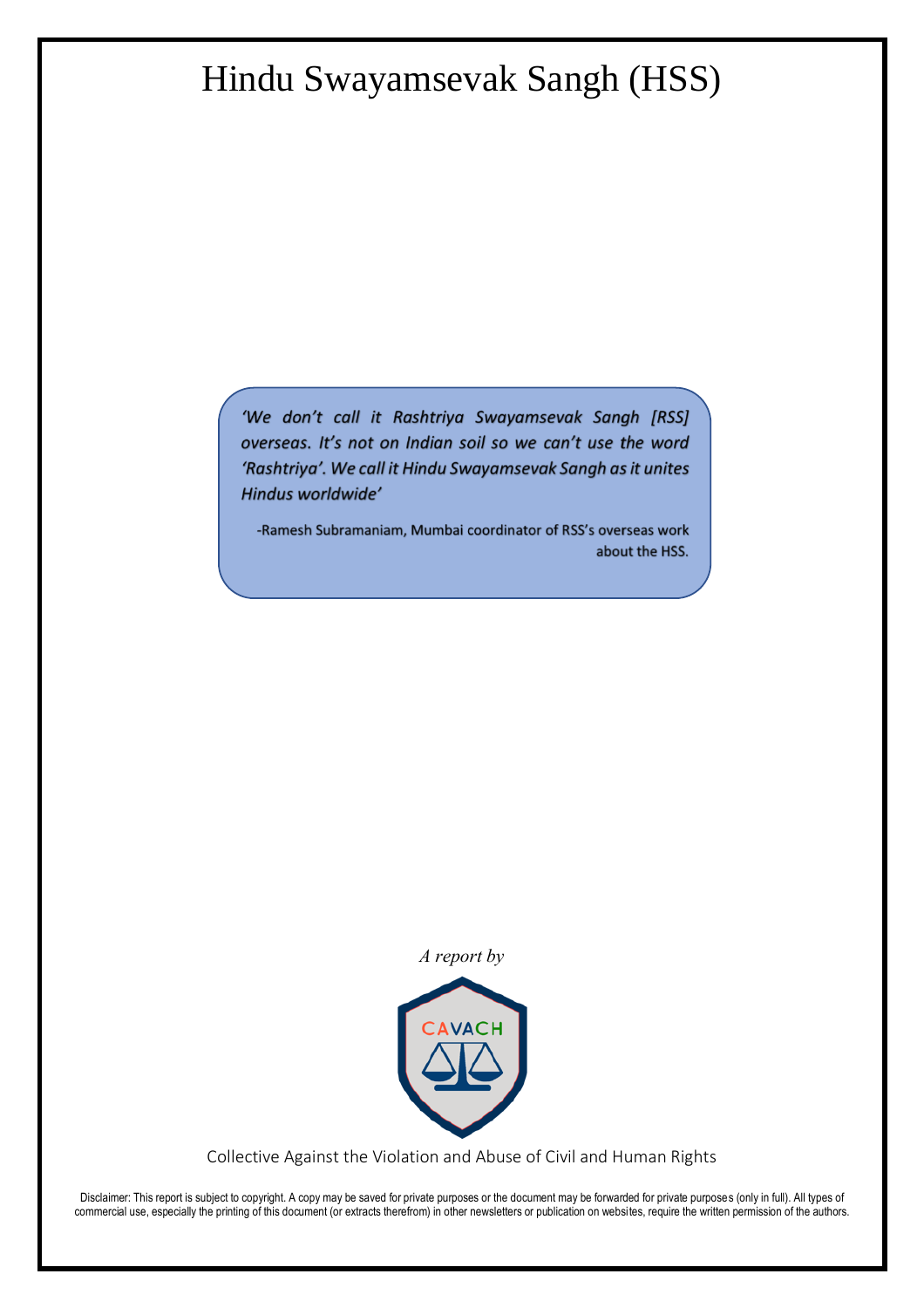## **Hindu Swayamsevak Sangh (HSS)**

#### **Introduction**

The RSS (Rashtriya Swayamsevak Sangh is *an extreme Hindunationalist group in India whose founders were admirers of Hitler and have compared the Muslims in India to the [Jews](https://theintercept.com/2019/09/21/howdy-modi-trump-anders-brevik/)*  of **Germany**. For the RSS Indian identity is identical to Hindu identity. One of the proponent of Hindutva, V.D. Savarkar has said **'Germany had every right to [resort](https://theintercept.com/2019/09/21/howdy-modi-trump-anders-brevik/) to Nazism, and Italy to Fascism.'** They have 50,000 local branches also known as 'shakhas'. The Sangh Parivar (translation: "Family of the Rashtriya Swayamsevak Sangh" or the "RSS family") refers, as an umbrella term, to the collection of Hindu nationalist organizations spawned by the RSS and remain affiliated to it.

The Sangh Parivar represents the Hindu nationalist movement of India. Its religious wing, the **VHP** (Vishwa Hindu Parishad) has been **classified by the CIA as a [militant](https://timesofindia.indiatimes.com/india/vhp-a-militant-religious-outfit-rss-nationalist-cia-factbook/articleshow/64594295.cms)  [religious outfit](https://timesofindia.indiatimes.com/india/vhp-a-militant-religious-outfit-rss-nationalist-cia-factbook/articleshow/64594295.cms)**. Its student wing **ABVP** (Akhil Bharatiya Vidyarthi Parishad) has been [associated](https://scroll.in/latest/949464/jnu-violence-abvp-member-admitted-on-camera-that-he-planned-attack-claims-india-today-sting) with **several violent attacks on students in University campuses**. The other organizations affiliated to RSS include the political party **BJP** (Bharatiya Janata Party), **Bajrang Dal (also classified by the CIA as a militant organization)** and the worker's union Bharatiya Kishan Sangh. **The RSS established itself as the [HSS](http://www.e-diasporas.fr/working-papers/Therwath-Hindutva-EN.pdf) (Hindu Swayamsevak Sangh) in the United Kingdom under the name of HSS which was officially born on 2nd July, 1966**. It is currently [active](https://dailynht.com/story/15541) and receiving funds from **[45](http://hssalberta.org/index.php/mission-vision-leading-lights-history-weekly-sakhas/history-of-hindu-swayamsevak-sangh/)  [countries](http://hssalberta.org/index.php/mission-vision-leading-lights-history-weekly-sakhas/history-of-hindu-swayamsevak-sangh/)** and boasts **750 branches**.

Each national HSS is autonomous, though there are global coordinators. HSS is ver[y active](https://qz.com/india/1350285/rss-and-the-spread-of-hindu-nationalism-in-us/) in the English-speaking world and **problems have been flagged in UK, USA and Canada** as will be summarized below. In Europe, in addition to UK, **[branches](https://zeenews.india.com/news/india/from-us-to-uk-how-rss-gone-global-with-overseas-wing-hindu-swayamsevak-sangh-in-39-countries_1836942.html) can be found in [Germany](http://hssgermany.org/)**, **[Norway](https://www.hssnorway.org/)**, **[Denmark](https://www.facebook.com/hssdenmark)**, **[Finland](https://www.facebook.com/HSSFinland/)**, and so on.

#### **Part-I: Flagged Problems**

#### **1. Hate speech**

Hate speech has been flagged on multiple occasions, the most striking being those revealed by a sting operation by ITV in UK.

- i. UK (2015): A sting operation footage showed a teacher on camera making [anti-Muslim and Christian](https://indianexpress.com/article/world/europe/rss-inspired-charity-hindu-swayamsevak-sangh-under-probe-in-uk-over-extremist-views/) remarks to students at a camp organized by [HSS.](https://www.rediff.com/news/report/rss-inspired-charity-under-probe-in-uk-over-extremist-views/20150220.htm)
- ii. Canada (2020)[: HSS member](https://www.antihate.ca/tags/rss) removed from school board fo[r hate speech.](https://foreignpolicy.com/2020/07/01/india-islamophobia-global-bjp-hindu-nationalism-canada/)

In the sting operation done in UK, the flagged teacher is recorded having said this: *"To [destroy](https://radicalbritain.blogspot.com/2015/03/exposure-on-hindu-swayamsevak-sangh.html) the Hindu history is the secret conspiracy of the Christians."* and *"You see, when it comes to Islam, they are the world's [worst religion](https://www.itv.com/news/2015-02-18/exposure-the-charities-accused-of-promoting-hatred-and-extremist-views/) and they don't have common sense to find out what is humanity."* In the aftermath of the same incidence, the UK Charity Commission issued a [warning](https://sabrangindia.in/article/keep-away-rss-uk-charity-watchdog-warns-hss) "*RSS must have no influence or control over the Hindu Swayamsevak Sangh (HSS)*". In the Canadian case, an uptick of **general [hate](https://www.antihate.ca/tags/rss)  [speech](https://www.antihate.ca/tags/rss)** in the social media discourse was reported. No specific report of flagged hate-speech in the USA could be located on the internet, but general reports on how far-right extreme Hindu groups generate [hate](https://www.dailyo.in/politics/hindu-nris-united-states-trump-hate-modi/story/1/17796.html) in the USA is documented. An important document comes from academic

and historian of ancient Indian history, Prof. Audrey Truschke, who reports how she has been subject to [anti-](https://scroll.in/article/901309/how-indias-hindu-nationalists-are-increasingly-using-anti-semitism-as-a-ready-tool-of-hate)[Semitic insults](https://scroll.in/article/901309/how-indias-hindu-nationalists-are-increasingly-using-anti-semitism-as-a-ready-tool-of-hate) from the Hindu far right; however, this was not explicitly tied to HSS.

#### **2. Interference in elections:**

Right-wing and far-right Hindu groups have reportedly tried to influence elections in all three countries, with varying success.

- i. UK (2019): HSS, through a sister organization called Overseas Friends of BJP UK, tried t[o influence](https://www.theguardian.com/politics/2019/nov/11/british-indians-warn-hindu-party-not-to-meddle-in-uk-elections) the Indian diaspora by [supporting](https://scroll.in/article/943762/bjp-is-leveraging-its-impressive-hindu-diaspora-network-to-influence-politics-in-uk-us-and-canada) the Conservatives over the Labour party in the last [UK general elections.](https://www.hopenothate.org.uk/magazine/in-search-of-hope/hindu-nationalism/) Grounds for not supporting the labour party as described by the President of the Overseas Friends of the BJP are, 'Firstly, some Labour MPs joined the violent protests outside India House on August 15 and September 3. Secondly, no Labour MPs spoke in favor of India in the House of Commons on Kashmir, and thirdly because of the Labour motion on Kashmir passed at their party conference. Kashmir is an internal matter of India. Why is the Labour party discussing the Indian state? We will only support MPs who support us'.
- ii. Canada (2019): In July 2019 Canadian intelligence officials sounded the same alarm: India's ruling Hindu nationalist BJP was [influencing](https://www.hopenothate.org.uk/magazine/in-search-of-hope/hindu-nationalism/) the Canadian election through the diaspora. The National Post reported that some of the top bureaucrats in the country have been [warned](https://nationalpost.com/news/politics/officials-warned-china-india-could-use-communities-in-canada-to-advance-agendas) about India's attempt to influence the Canadian election through its ethnic diaspora for its own agenda.
- iii. USA (2019-20): **Narendra Modi at an event in the USA even appealed to the Indian diaspora t[o vote](https://scroll.in/article/943762/bjp-is-leveraging-its-impressive-hindu-diaspora-network-to-influence-politics-in-uk-us-and-canada) for Donald Trump**. Tulsi Gabbard, the ex-aspiring democratic candidate and one-time potential running mate for democratic nominee Joe Biden, was openl[y supported](https://world-defense.com/threads/bjp-in-india-rss-in-the-us-the-american-sangh’s-affair-with-tulsi-gabbard.7083/) by the right-wing Hindu diaspora.

For western democracies it should be a grave concern that BJP or its branches are interfering with their elections. Not only could this possibly mean interference by the ruling party of India but also a rise of right-wing politics in the west. A British journalist ha[d tweeted](https://twitter.com/richardassheton/status/1192355090516062209?ref_src=twsrc%5Etfw%7Ctwcamp%5Etweetembed%7Ctwterm%5E1192355090516062209%7Ctwgr%5E&ref_url=https%3A%2F%2Fscroll.in%2Farticle%2F943762%2Fbjp-is-leveraging-its-impressive-hindu-diaspora-network-to-influence-politics-in-uk-us-and-canada) the following '**Why is the BJP trying to influence the British election**?'

#### **3. Infiltration of institutions in the host country:**

- i. Canada (2018): Peel regional police departmen[t invited](https://www.antihate.ca/tags/rss) a HSS functionary to participate in a Hindu festival organized by them.
- ii. USA (2020): Carmen police department came under [scrutiny](https://www.sikh24.com/2020/02/14/rss-lecture-to-indiana-police-department-sparks-outrage/) after hosting [HSS.](https://www.ofmi.org/fascist-indian-groups-presentation-to-police-in-indiana-sparks-outrage/)

The two examples cited here shows how **HSS tries to penetrate into institutions in the host country to gain legitimacy and push forward its extremist views and opinions.**

#### **4. Improper use of funds**

HSS and its sister organizations often collect funds, ostentatiously for charity. **However, misuse of such funds has been widely reported on multiple occasions.**